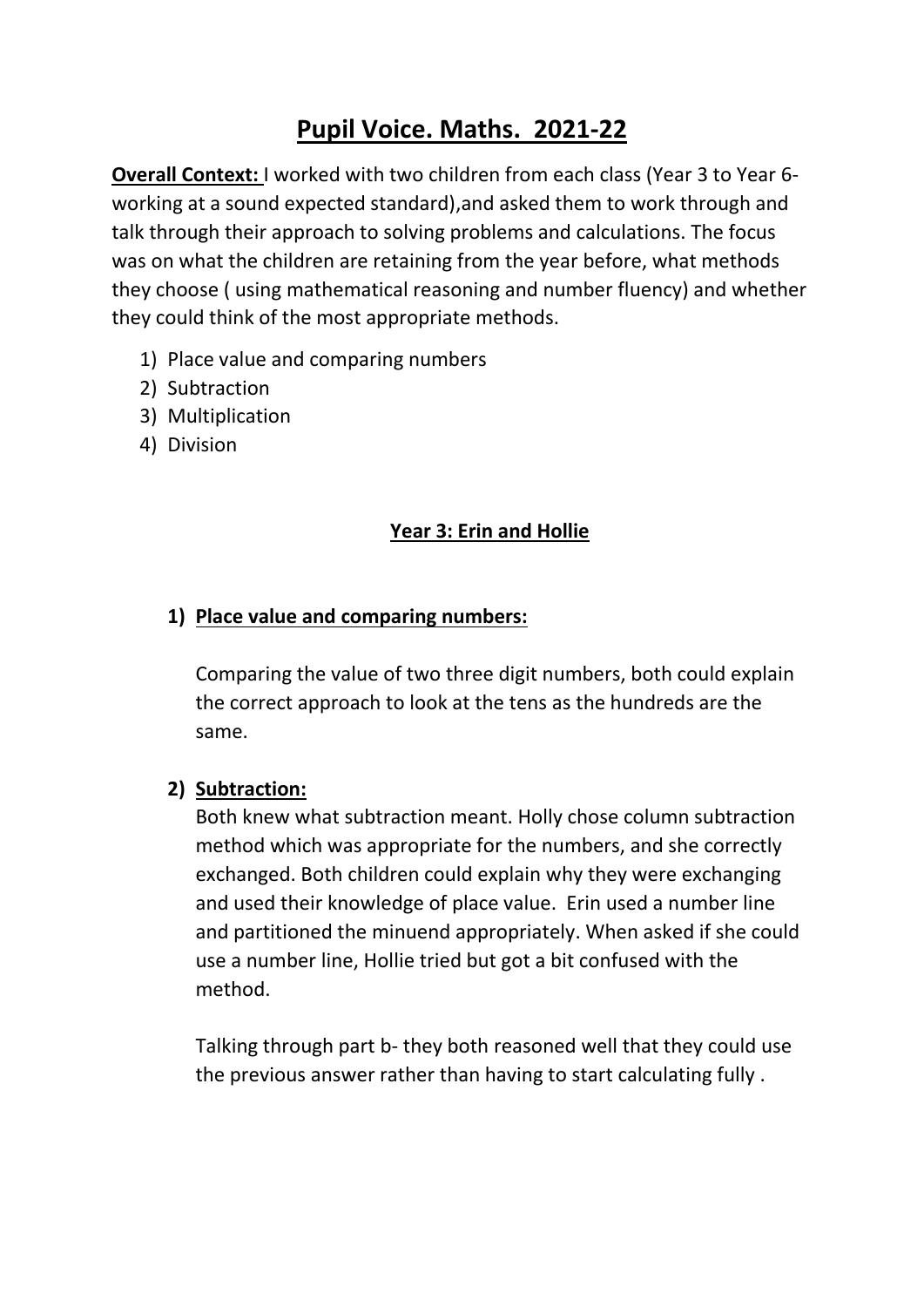## **3) Multiplication:**

Both knew that multiplication involved equal grouping (although there was some confusion at first with division- sharing out into groups). They were more familiar with the vocabulary "times"- so need to be more familiar with vocabulary. They needed reminding of what the multiplication sign looks like. They were able to calculate e.g. 4 x 3 by repeated addition of 3. This is a good, appropriate strategy for this age group.

## **4) Division:**

Both knew the concept of division- explaining it as splitting into groups. They both chose to do it pictorially – drawing three circles and putting into a group, and continuing to do this until used all 18. This is a good, appropriate strategy for this age group. When asked, they were able to change the pictorial into the abstract number sentence and used the division symbol correctly.

## **Year 4- Miley-Rose and Natalie**

## **1) Place-Value and comparing numbers:**

Both were very proficient with how to compare numbers using place value. They explained looking at each digit in turn. They understood the misconception; and although their written explanation did not fully explain, they could verbally explain why people might make the mistake of thinking 907 is bigger than 8160 and how the number of digits or the value of the first digit was key.

## **2) Subtraction:**

Both were very competent with the written subtraction method that involving exchanging- which they had just started in class. Both were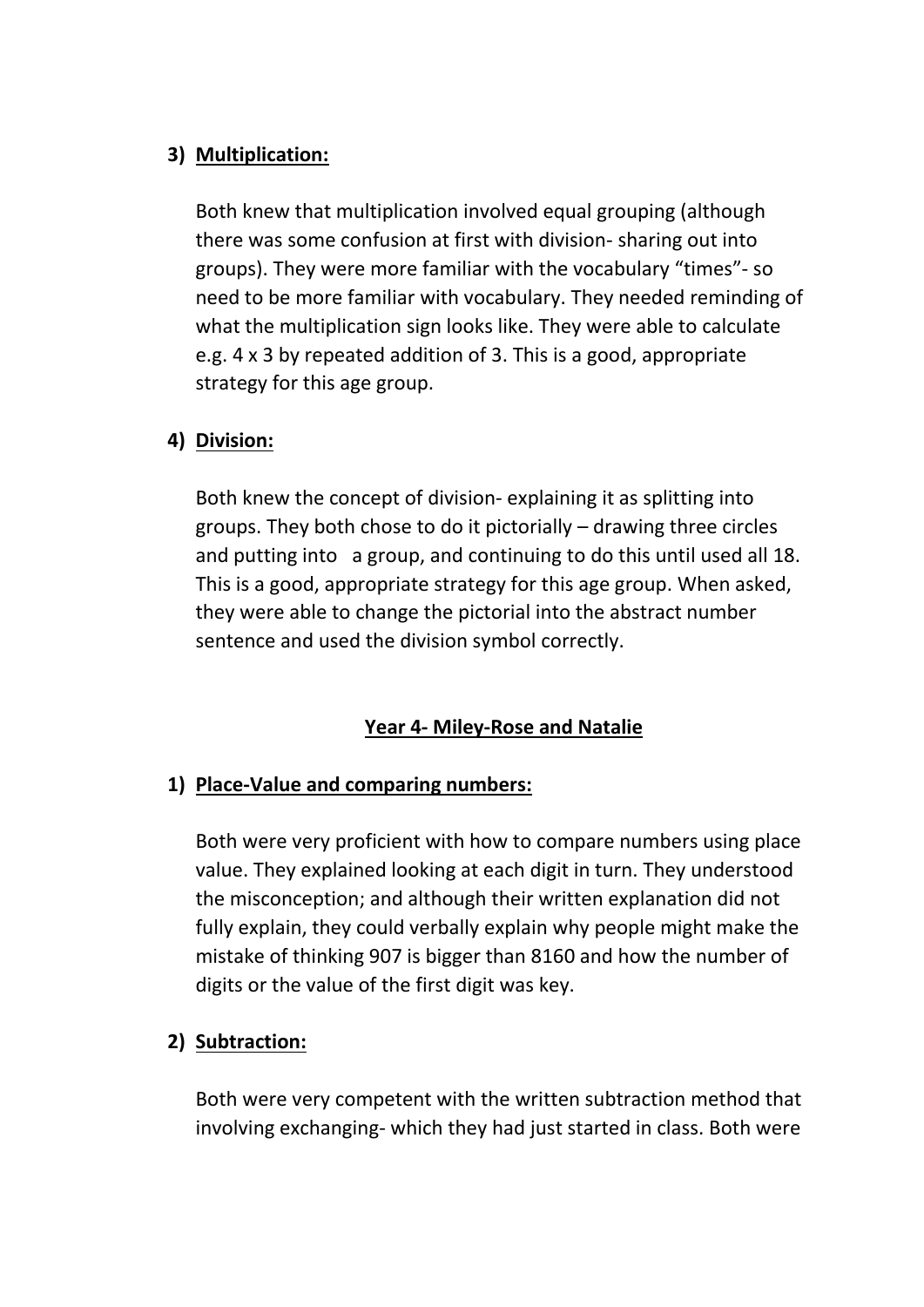able to identify the common mistake of 2-4=2 and did it correctlyexchanging accurately.

Miley-Rose was still using her fingers to work out 12-4 counting back one at a time, but Natalie knew to efficiently subtract 2 then 2.

When asked if they knew an alternative method, Natalie chose a number line and did this accurately- subtracting manageable chunks. Miley-Rose had a part-whole model in mind, then realised partitioning- subtracting hundreds and then 10s could work. Both would be appropriate methods for this calculation.

## **3) Multiplication:**

Natalie could explain what the concept of multiplication is, in terms of "lots of" and gave examples. Miley-Rose struggled to explain but knew what to do after a reminder. More time might be needed to ensure all children are fully secure with the concepts of multiplication and division.

Both drew a pictorial representation- although Natalie was doing more multiplication in her head and just recording the multiples of 6 each time to work out 6x7. Miley-Rose decided to do a set of 3 and double it to find a set of 6 each time. This is good that she is making the connections between different times tables.

## **4) Division:**

30 divided by 6: Both could see from the story problem that they should be dividing here rather than multiplying. Both chose to draw out 30 objects and split into groups of 6. With a reminder, they could both see that it can be more efficient to count in 6's. This is okay at this stage linking back to Year 3- but later in Year 4 should be using more efficient method.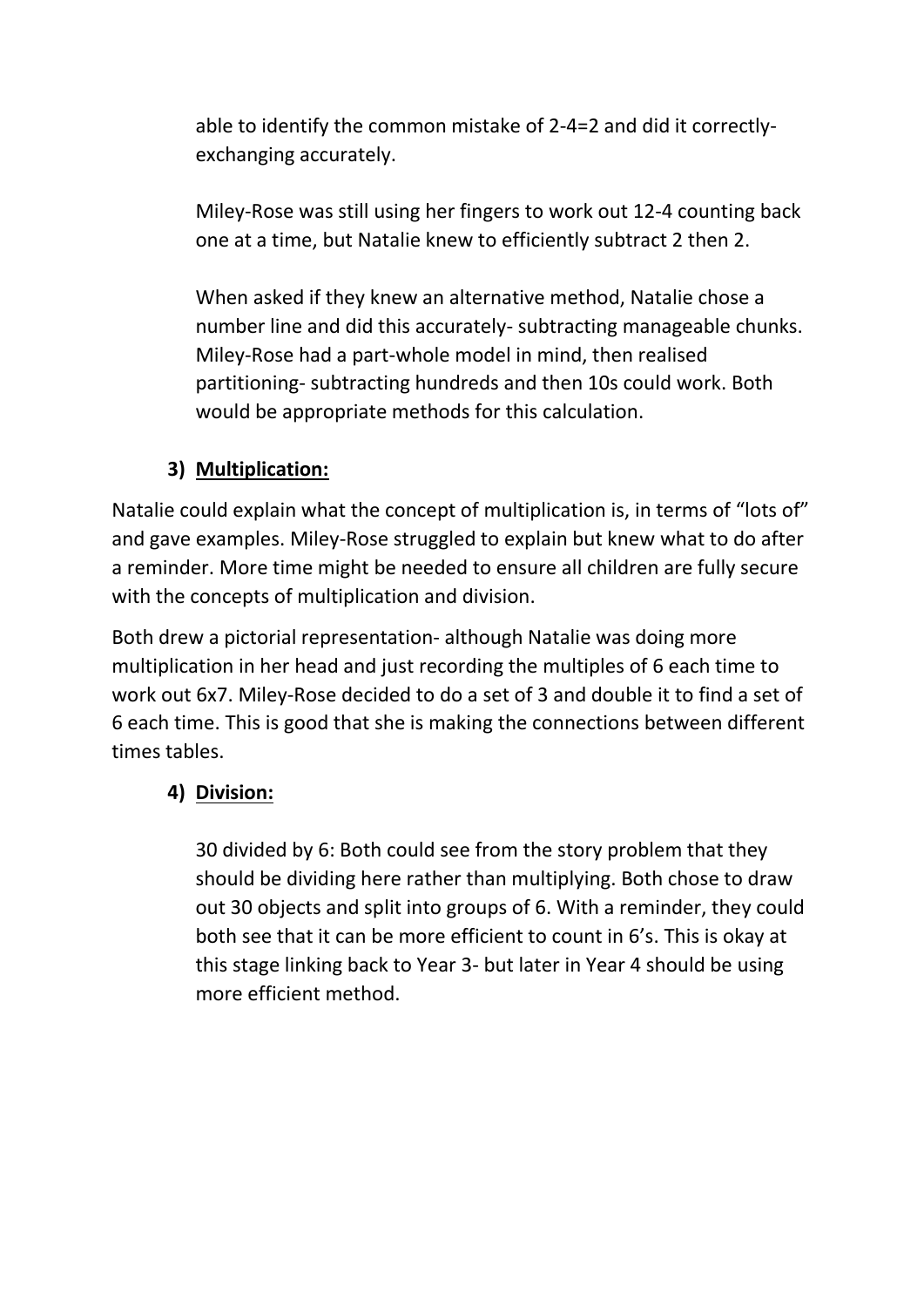## **Year 5: Isabelle & Damien**

### **Place Value and comparing numbers:**

Both chose to write sentences in a lot of detail to explain how to compare numbers, not choosing to highlight or draw anything . This may be because they are both particular types of learner. It shows they are used to journaling in detail.

They were both confident with the method of comparing 5 digit numbers by looking at the first digit, or the next digit along if the same. They used all the correct place value vocabulary.

#### **Subtraction:**

Both knew that story problem corresponded to subtraction. They knew this vocabulary and "take-away" but could not remember "difference".

Both chose to do formal written method and exchanged accurately. They were not secure with explaining any other appropriate methods for subtraction e.g. counting on.

There may be some over-reliance higher up the school with formal written methods. In this case, it was appropriate to use a written method, but they should be more aware of what other methods they could use.

#### **Multiplication:**

17 x 8. They were left to solve in whatever way they chose. Damien remembered two methods: repeated addition of 17, but also partitioning the 17 which he thought was more efficient. Isabelle chose to split the 17 into 12 and 5- using known mental facts- which showed good fluency and understanding of efficient methods.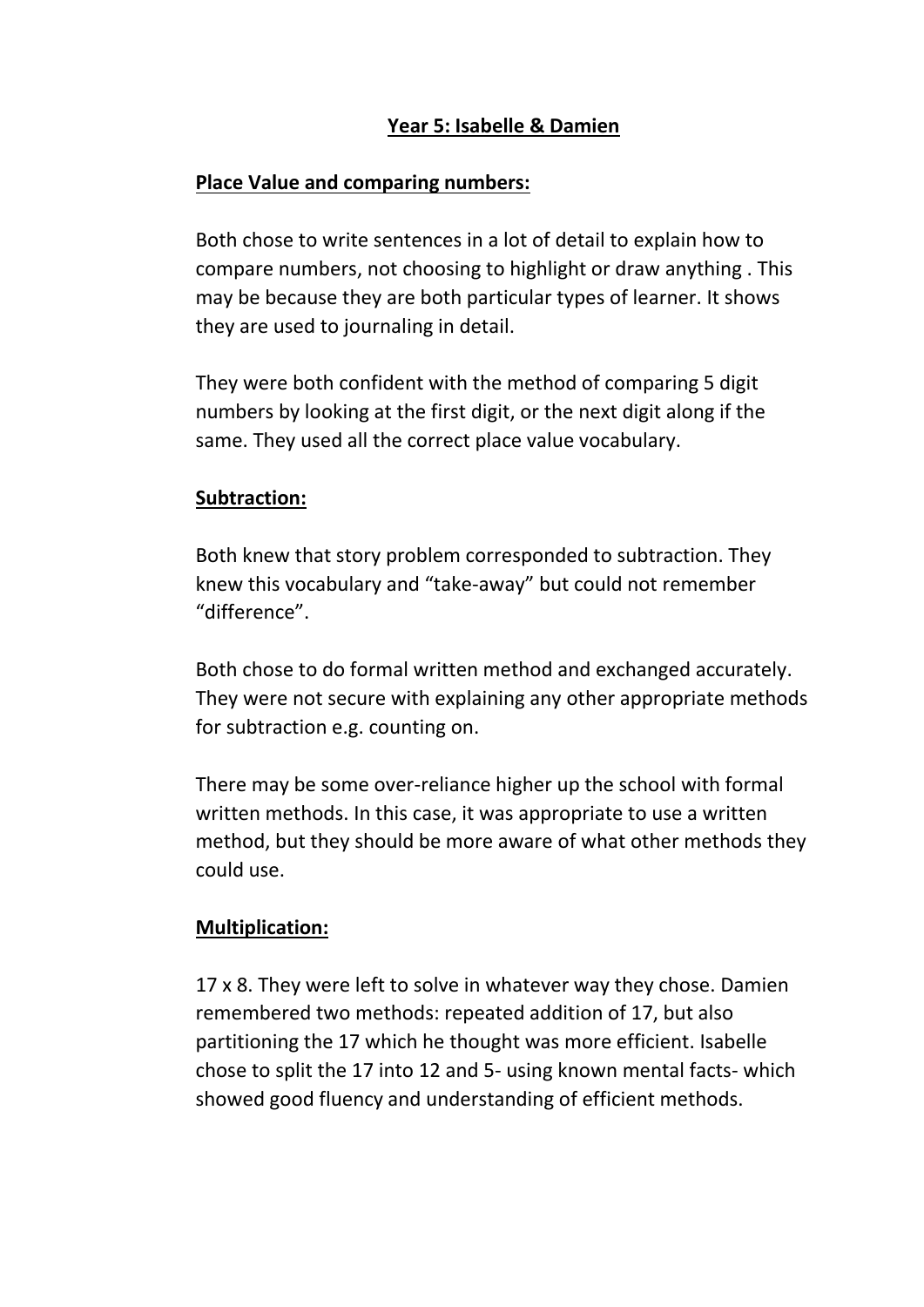## **Division:**

Both recognised the key vocabulary in the word problem that led to division: per and share. Both recognised dividing by 2 was the same as halving. They both partitioned efficiently. For 48 divided by 4- Damien was able to make the link that it is a quarter of. Isabelle knew to use the inverse multiplication fact.

Both had sound times table and inverse division knowledge and knew how to apply to larger calculations.

## **Year 6: Caitlin & Leighton**

## **Place Value & Comparing Numbers:**

Both were confident to know straight away that the number of digits was the first check, then to look at each digit in turn to be able to correctly order.

## **Subtraction:**

From the context, they knew to subtract 1558 from 1952. I asked them to look at the numbers and decide the best method to use. Leighton used a number line and counted on to get the correct answer. Caitlin used a formal written method that involved exchanging- which she did accurately and could explain what she was doing and why. She recognised that she might have been more efficient counting on because the numbers are quite close to each other and her method involved lots of exchanges.

## **Multiplication:**

I gave them the calculation 3999 x 35 to see if they would look at the number and use the most efficient method. Leighton went straight to column written method and got the right answer. When asked to look at the numbers again, he realised he should have just rounded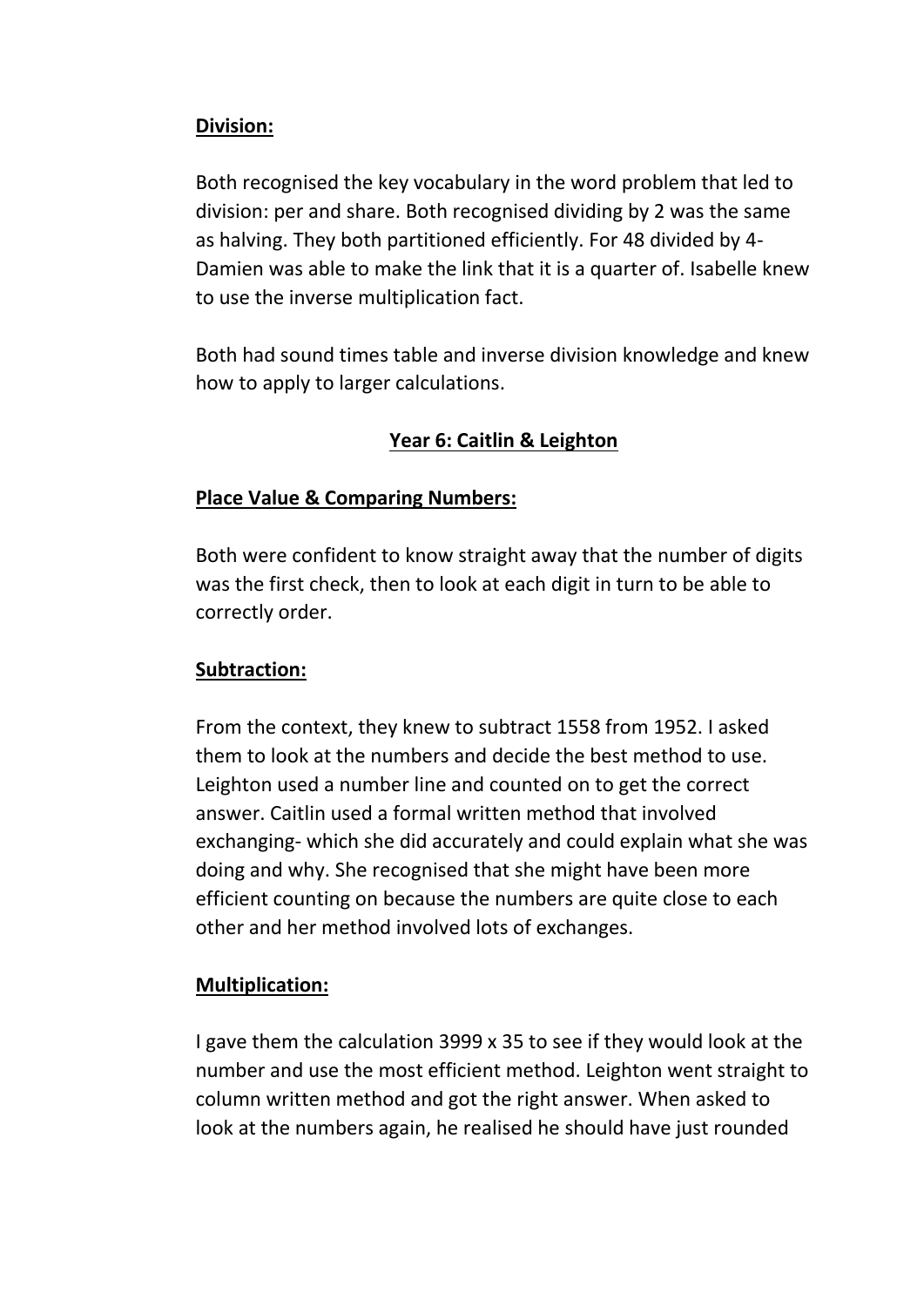to 4000 and dine mentally. Caitlin did see that she could do this, but got confused with the adjusting part.

### **Division:**

132 divided by 6. They both understood from the context that it was division and why.

Both chose the chunking method that had been done in class recently for long division and got to the right answer. This is an appropriate method even if not the quickest. Leighton was more efficient by seeing 20 lots of 6, whereas Caitlin did 10 lots at a time.

#### **Overall summary:**

An encouraging pupil voice that shows good consistent teaching across the school. These children (who are at the expected standard) are retaining previously taught skills and are confident with written techniques for all four operations.

There is some evidence that there needs to be even more reinforcing of teaching the children to look carefully at the numbers involved and having a greater range of strategies to solve- rather than always a formal written method.

## **Place Value:**

All year groups very secure. This will have been taught in this first term quite recently, but it does show they are building on the skills taught each year to compare and order numbers using the correct strategy and correct vocabulary.

## **Subtraction:**

All year groups confident with a formal written method that involves exchanging. They could all explain why they were exchanging using place value vocabulary.

Some year groups were not fully secure with a number line method and when this could be more efficient. This could perhaps indicate more time needed to secure the understanding of difference.